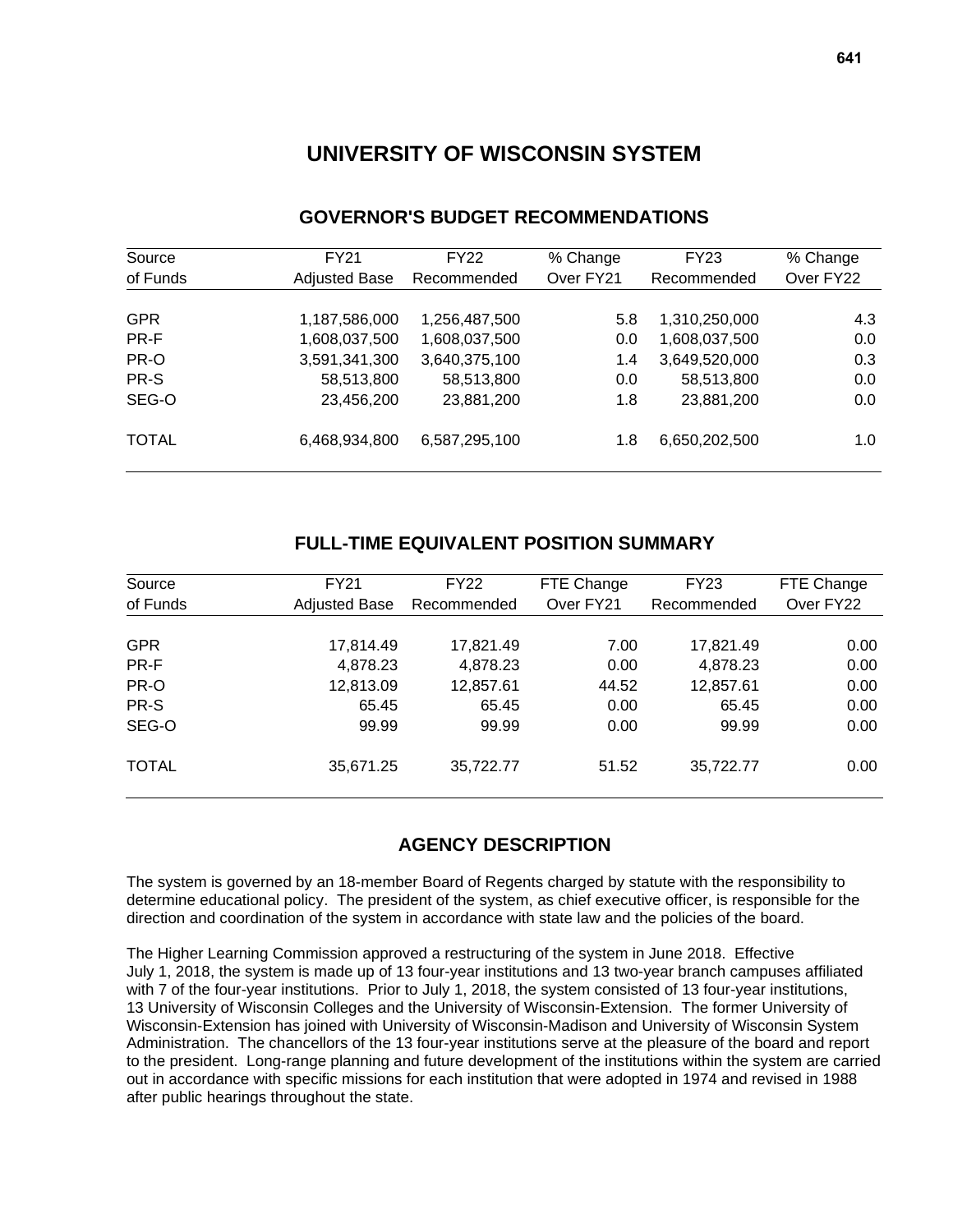Together, the 26 campuses enroll 167,688 students. Outreach and public service activities make university resources available to all Wisconsin residents. Annually 292,554 people enroll in continuing education courses and other lifelong learning programs, and county-based Cooperative Extension educators log more than 540,000 teaching contacts every year. In addition, the statewide networks of Wisconsin Public Radio and PBS Wisconsin (formerly Wisconsin Public Television) reach more than 956,000 listeners and viewers weekly.

In accordance with the concept of shared governance, each institution's chancellor and faculty have primary responsibility for educational activities and for faculty personnel matters. University staff, academic staff and students also participate in governance under terms defined in Chapter 36, Wisconsin Statutes.

Two of the system's 13 universities provide instruction at the undergraduate, master's and doctoral levels; the other universities offer undergraduate and master's degree programs; and the 13 two-year branch campuses provide associate degree and transfer programs in the first two years of undergraduate instruction.

The system attracts substantial nonstate funding to Wisconsin. In fiscal year 2019-20, the Board of Regents accepted \$1.735 billion in gifts, grants and government contracts. The University of Wisconsin-Madison has consistently ranked in the top ten higher education institutions nationally in attracting federal funds.

The Wisconsin State Laboratory of Hygiene is Wisconsin's public and environmental health laboratory and is an attached agency to the University of Wisconsin-Madison. The laboratory is under the direction and supervision of the State Laboratory of Hygiene Board, which meets quarterly to approve the laboratory budget, set fees, set priorities and make final approval of laboratory resources so that the laboratory can act in response to agencies' planned objectives and program priorities. A nationally renowned public health facility, the laboratory provides top quality analytical services and makes substantial contributions to the evolution of public health and environmental laboratory science through teaching, research, outreach and public service. All sectors of the public health infrastructure – disease control and prevention, maternal and child health, environmental health, epidemiology, emergency preparedness and response, and policy development – are critically linked to the state and national public health laboratory system, which the laboratory coordinates in Wisconsin. Through its wide-ranging activities, directly or indirectly, every citizen in the state is affected and protected by the public health work of the laboratory.

The Wisconsin Veterinary Diagnostic Laboratory was established in 1999 by Wisconsin Act 107, which was enacted on April 28, 2000. Effective July 1, 2000, the Wisconsin Animal Health Laboratory was transferred from the Department of Agriculture, Trade and Consumer Protection to the University of Wisconsin System and renamed the Wisconsin Veterinary Diagnostic Laboratory. Much like the State Laboratory of Hygiene, the laboratory is administratively attached to the university but governed by an independent board that contains representatives of state and federal governments, the university, and five nongovernmental members representing various aspects of Wisconsin animal agriculture. These five board members are appointed by the Governor with terms varying in length from two years to four years.

## **MISSION**

The mission of the system, pursuant to s. 36.01(2), Wisconsin Statutes, "is to develop human resources, to discover and disseminate knowledge, to extend knowledge and its application beyond the boundaries of its campuses and to serve and stimulate society by developing in students heightened intellectual, cultural and humane sensitivities, scientific, professional and technological expertise and a sense of purpose. Inherent in this broad mission are methods of instruction, research, extended training and public service designed to educate people and improve the human condition. Basic to every purpose of the system is the search for truth."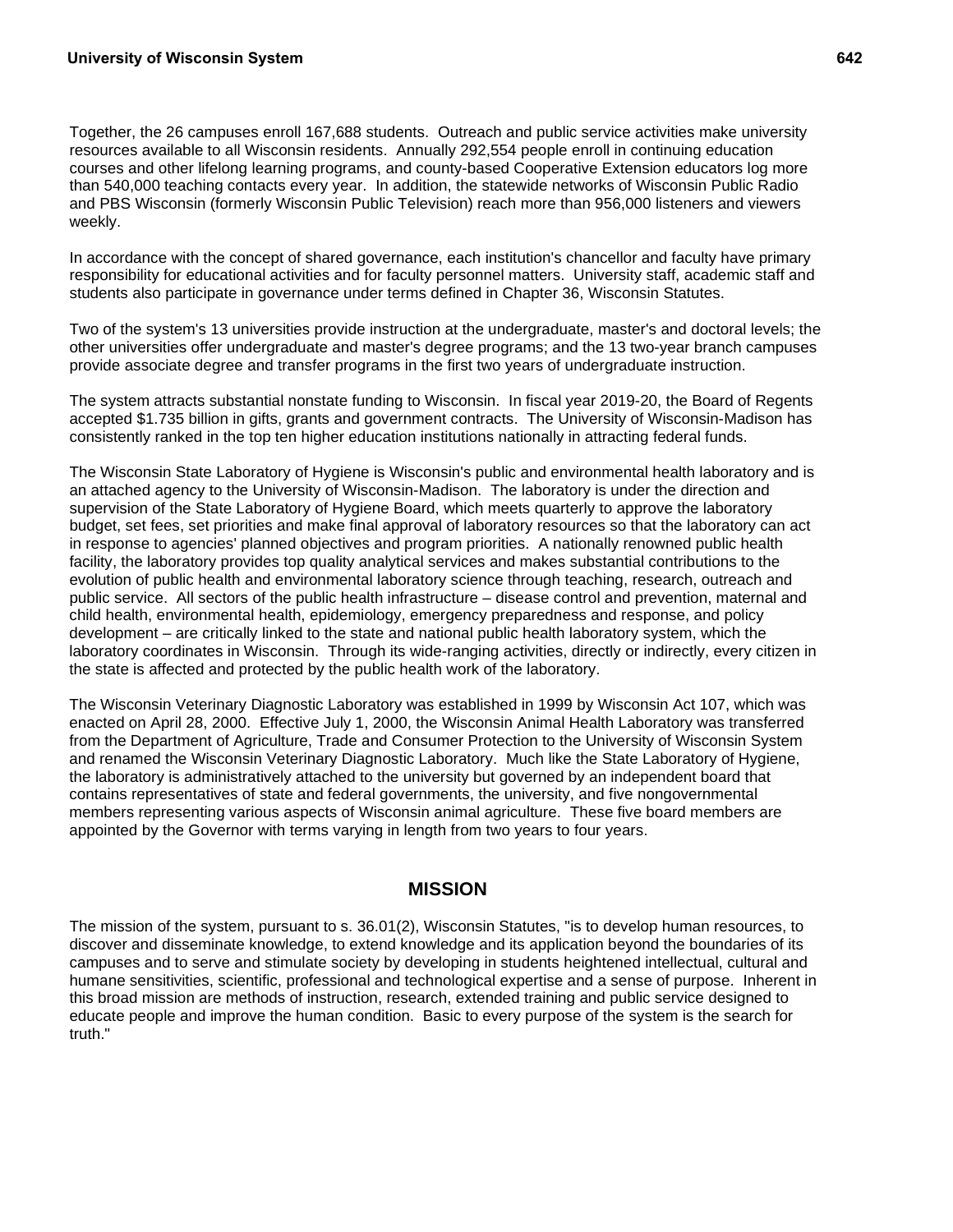The mission of the Wisconsin State Laboratory of Hygiene is to develop and provide essential public health laboratory support to communities, agencies (local, state and federal) and private providers consistent with the public health and environmental goals of the state. Support includes analytical services for the Department of Natural Resources, Department of Health Services, local governmental units, health care practitioners and private citizens. In addition to clinical and reference testing, the laboratory conducts specialized environmental and occupational health testing, provides informatics and data support, Occupational Safety and Health Administration consultation services, and training and technical assistance for private and public health agencies. The laboratory conducts applied research and provides university instruction related to the public health and environmental protection mission of the laboratory.

The mission of the Wisconsin Veterinary Diagnostic Laboratory is to promote animal and human health by providing high-quality veterinary diagnostic laboratory services and the professional expertise to complement them. In doing so, the laboratory will fulfill its obligation to be a primary component of the Wisconsin animal health system. The laboratory is intent on being recognized as a leader in the scientific field, achieving excellence in veterinary laboratory diagnostics by integrating innovative and proven technologies, and conducting research to provide the highest quality of service possible.

# **PROGRAMS, GOALS, OBJECTIVES AND ACTIVITIES**

Note:Objectives and activities were slightly modified to reflect their alignment with the 2020*FWD* Initiative.

## **Program 1: University Education, Research and Public Service**

Goal: Meet or exceed the current plans to increase undergraduate degrees conferred (associate and bachelor's).

Objective/Activity: Increase undergraduate degrees conferred by the University of Wisconsin System to meet the state's need for college-degreed professionals as part of the 2020*FWD* Initiative.

Goal: Provide access by enrolling at least 32 percent of Wisconsin high school graduates immediately after graduation.

Objective/Activity: Serve the residents of Wisconsin as part of the 2020*FWD* Initiative.

Goal: Increase first-to-second year retention at the same institution.

Objective/Activity: Increase retention of students to the second year at their original institution in conjunction with the 2020*FWD* Initiative.

Goal: Increase the rate at which new freshmen earn a bachelor's degree at the same institution within six years.

Objective/Activity: Increase graduation rate at the same institution to assist with meeting the state's need for college-degreed professionals as part of the 2020*FWD* Initiative.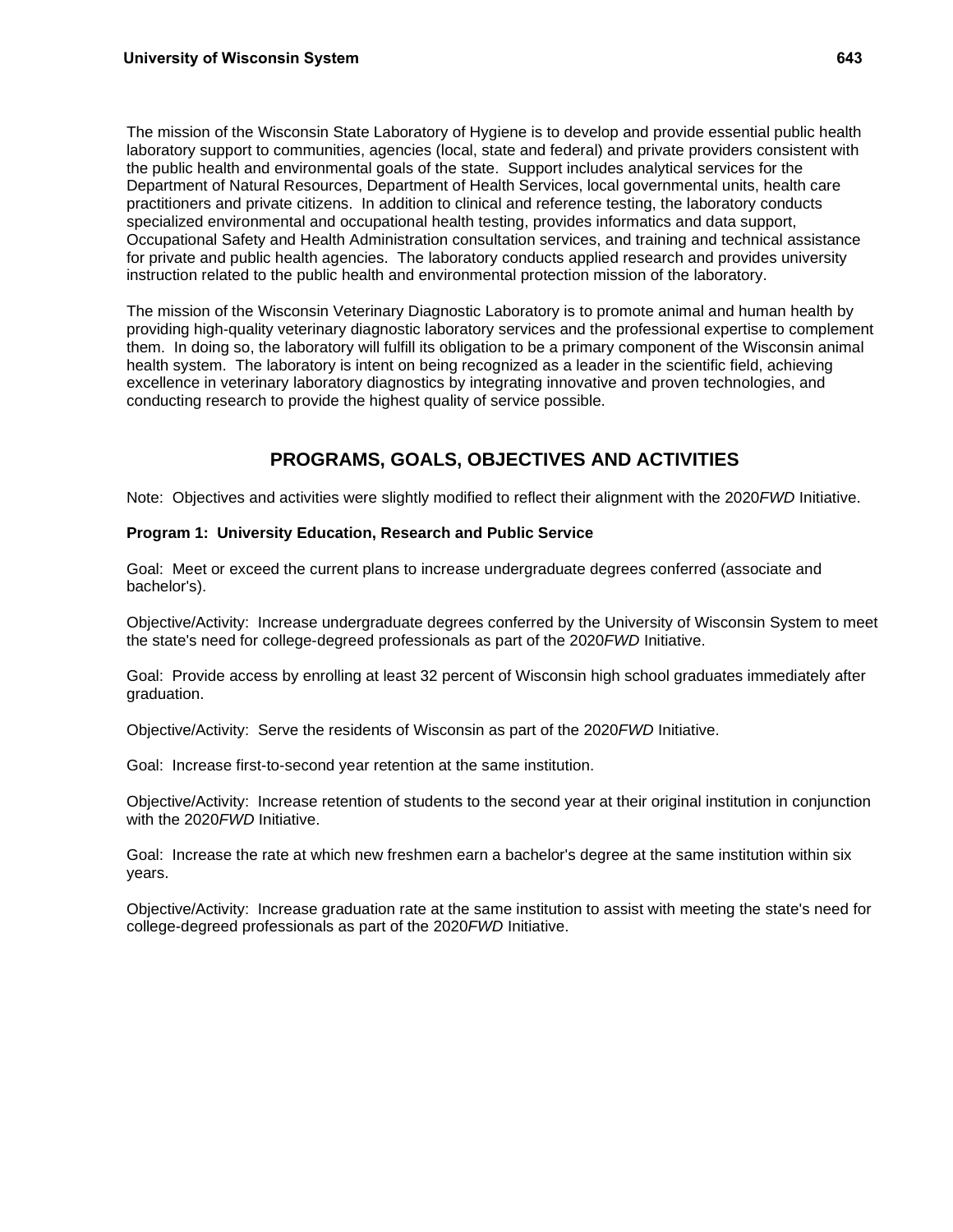# **PERFORMANCE MEASURES**

## **2019 AND 2020 GOALS AND ACTUALS**

| Prog.<br>No. | <b>Performance Measure</b>          | Goal<br>2019 | <b>Actual</b><br>2019 | Goal<br>2020 | <b>Actual</b><br>2020 |
|--------------|-------------------------------------|--------------|-----------------------|--------------|-----------------------|
| 1.           | Undergraduate degrees.              | 28,093       | 28.766                | 28.258       | N/A <sup>1</sup>      |
| 1.           | Wisconsin resident attendance rate. | 32%          | 28.6%                 | 32%          | N/A <sup>1</sup>      |
| 1.           | Retention rate.                     | 82.5%        | 81.8%                 | 82.7%        | 82.1%                 |
|              | Graduation rate.                    | 62.9%        | 60.9%                 | 63.4%        | 62.5%                 |

Note: Based on fiscal year.

1Certain actuals were not yet available.

## **2021, 2022 AND 2023 GOALS**

| Prog.<br>No. | <b>Performance Measure</b>          | Goal<br>2021 | Goal<br>2022 | Goal<br>2023     |
|--------------|-------------------------------------|--------------|--------------|------------------|
| 1.           | Undergraduate degrees.              | 28,258       | 28,258       | N/A <sup>1</sup> |
| 1.           | Wisconsin resident attendance rate. | 32%          | 32%          | N/A <sup>1</sup> |
| 1.           | Retention rate.                     | 82.7%        | 82.7%        | N/A <sup>1</sup> |
| 1.           | Graduation rate.                    | 63.6%        | 63.6%        | N/A <sup>1</sup> |

Note: Based on fiscal year.

1Certain goals were not yet available.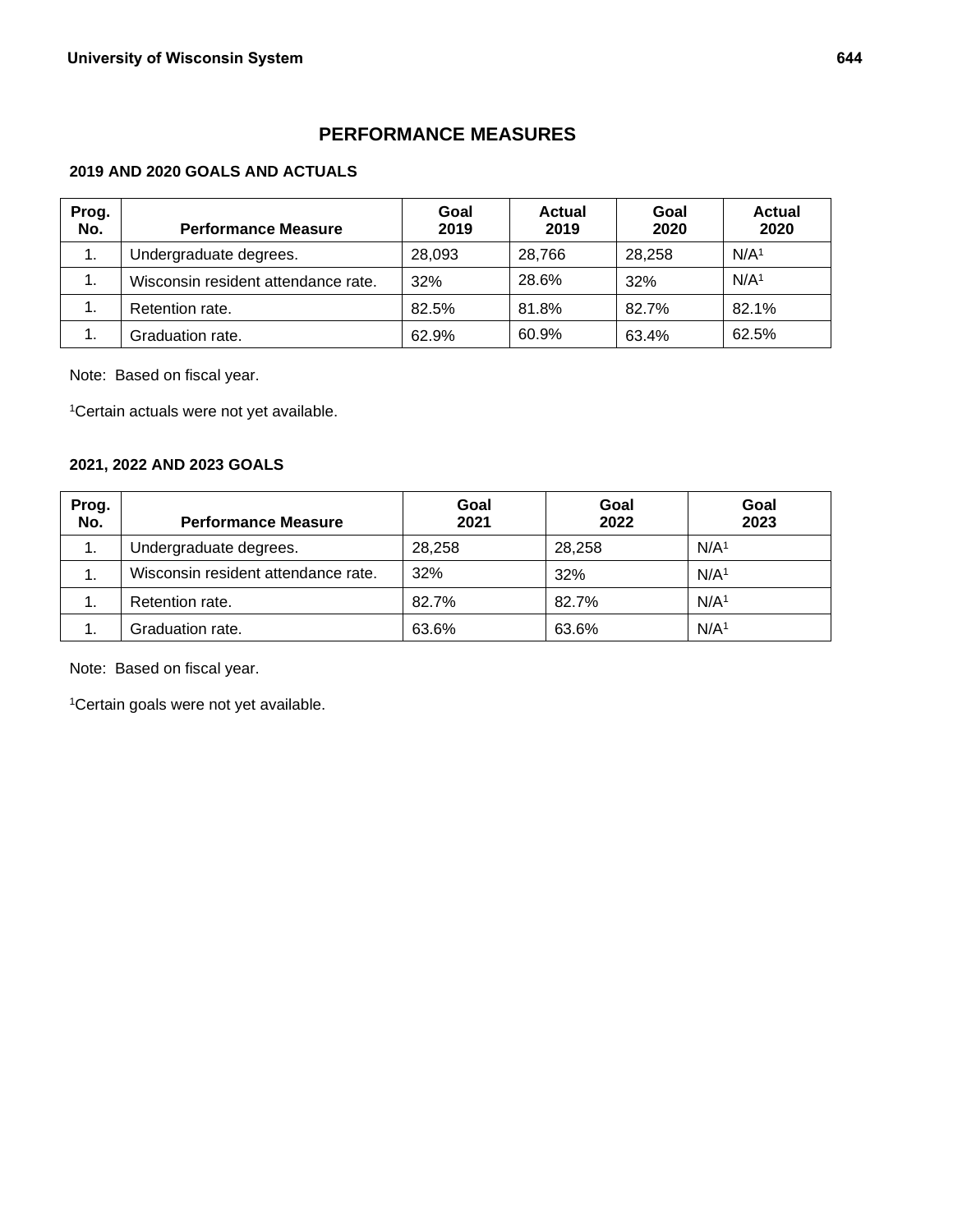# **UNIVERSITY OF WISCONSIN SYSTEM**

# **GOVERNOR'S BUDGET RECOMMENDATIONS**

## **RECOMMENDATIONS**

- 1. Resident Undergraduate Tuition
- 2. Tuition Promise Grant Program
- 3. Mental and Behavioral Health Support
- 4. General Operating Request
- 5. Working Capital Investments
- 6. Operational Borrowing for Campuses
- 7. Freshwater Collaborative
- 8. Fellowship and Loan Forgiveness Program for Nurse Educators
- 9. Prison Baccalaureate Education Program
- 10. Missing-in-Action Recovery and Identification Project
- 11. Wisconsin Institute for Sustainable Technology
- 12. In-State Tuition for Active Duty Military Families Relocated to Another State
- 13. Foster Youth Program
- 14. Support for Agriculture
- 15. UniverCity Alliance Program
- 16. Rural Dental Loan Repayment
- 17. University of Wisconsin-Superior Lake Superior Research Institute
- 18. University of Wisconsin-Madison Division of Extension Teaching Hours
- 19. Employee Compensation Initiatives
- 20. Minnesota-Wisconsin Tuition Reciprocity Agreement
- 21. Nonresident Tuition Exemption for Certain Native Americans
- 22. Nonresident Tuition Exemption for Undocumented Individuals
- 23. Partial Rent Costs for State Laboratory of Hygiene
- 24. State Laboratory of Hygiene Per- and Polyfluoroalkyl and Emerging Contaminants Faculty
- 25. State Laboratory of Hygiene Soil Health Faculty
- 26. Office of Educational Opportunity
- 27. Adjustments to Student Academic Fees
- 28. Debt Service Reestimate
- 29. Standard Budget Adjustments

## **ITEMS NOT APPROVED**

- 30. Program Revenue Bonding
- 31. Tommy G. Thompson Center and Grad Psych Nursing FTE Transfer
- 32. Reporting Requirements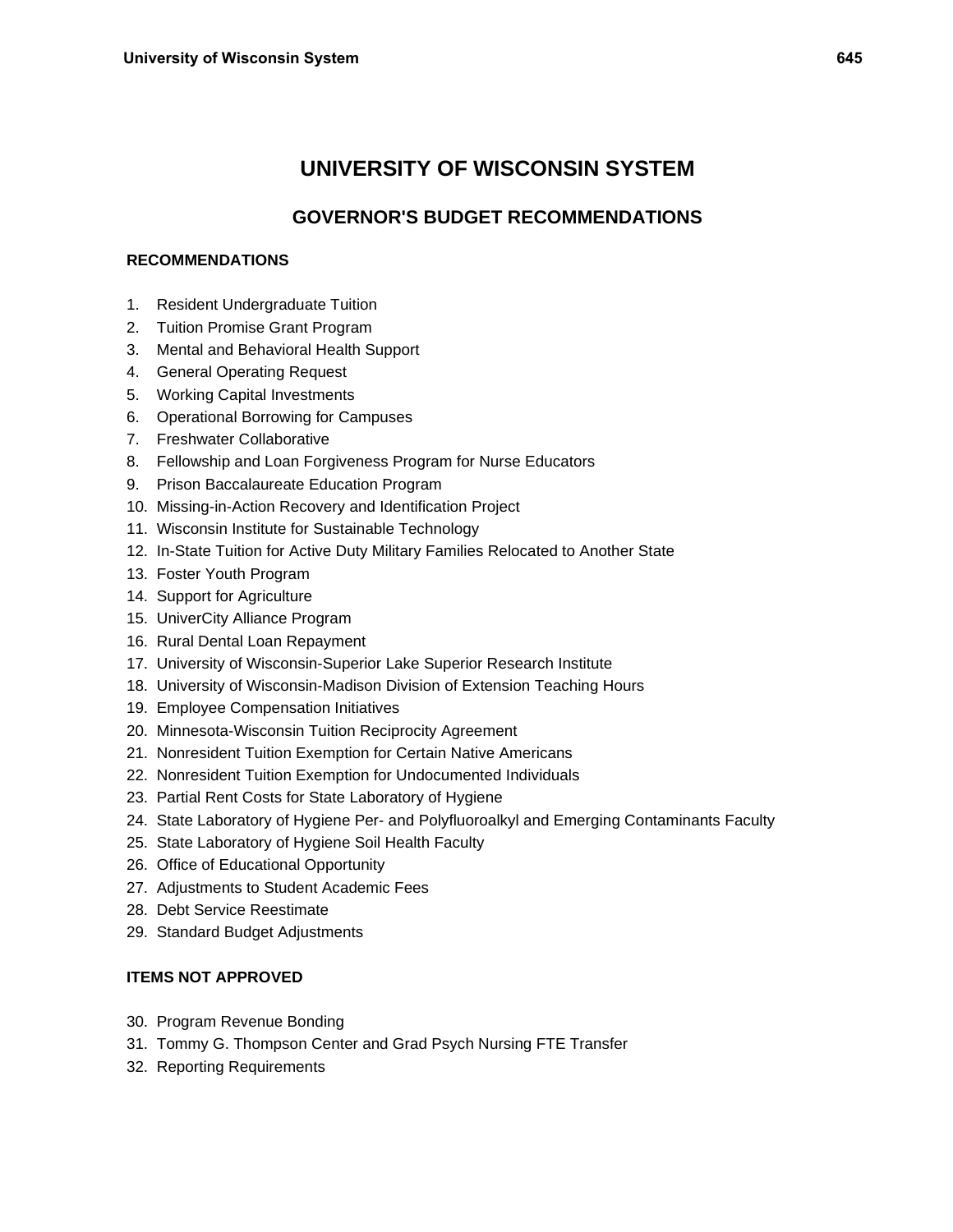|                                |               | <b>ADJUSTED</b> |                       |               | GOVERNOR'S            |               |
|--------------------------------|---------------|-----------------|-----------------------|---------------|-----------------------|---------------|
|                                | <b>ACTUAL</b> | <b>BASE</b>     | <b>AGENCY REQUEST</b> |               | <b>RECOMMENDATION</b> |               |
|                                | <b>FY20</b>   | FY21            | <b>FY22</b>           | <b>FY23</b>   | <b>FY22</b>           | FY23          |
| <b>GENERAL PURPOSE REVENUE</b> | \$1,075,690.2 | \$1,187,586.0   | \$1,238,408.8         | \$1,270,308.8 | \$1,256,487.5         | \$1,310,250.0 |
| <b>State Operations</b>        | 1,075,615.3   | 1,187,456.0     | 1,238,278.8           | 1,270,178.8   | 1,242,557.5           | 1,279,920.0   |
| Aids to Ind. & Org.            | 74.9          | 130.0           | 130.0                 | 130.0         | 13,930.0              | 30,330.0      |
| FEDERAL REVENUE (1)            | \$1,662,401.8 | \$1,608,037.5   | \$1,608,037.5         | \$1,608,037.5 | \$1,608,037.5         | \$1,608,037.5 |
| <b>State Operations</b>        | 1,662,401.8   | 1,608,037.5     | 1,608,037.5           | 1,608,037.5   | 1,608,037.5           | 1,608,037.5   |
| PROGRAM REVENUE (2)            | \$3,636,294.3 | \$3,649,855.1   | \$3,706,016.5         | \$3,706,016.5 | \$3,698,888.9         | \$3,708,033.8 |
| <b>State Operations</b>        | 3,636,294.3   | 3,649,855.1     | 3,706,016.5           | 3,706,016.5   | 3,698,888.9           | 3,708,033.8   |
| SEGREGATED REVENUE (3)         | \$31,658.9    | \$23,456.2      | \$23,456.2            | \$23,456.2    | \$23,881.2            | \$23,881.2    |
| <b>State Operations</b>        | 30,569.0      | 22,503.1        | 22,503.1              | 22,503.1      | 22,868.1              | 22,868.1      |
| Local Assistance               | 136.7         | 139.1           | 139.1                 | 139.1         | 139.1                 | 139.1         |
| Aids to Ind. & Org.            | 953.1         | 814.0           | 814.0                 | 814.0         | 874.0                 | 874.0         |
| <b>TOTALS - ANNUAL</b>         | \$6,406,045.1 | \$6,468,934.8   | \$6,575,919.0         | \$6,607,819.0 | \$6,587,295.1         | \$6,650,202.5 |
| <b>State Operations</b>        | 6,404,880.4   | 6,467,851.7     | 6,574,835.9           | 6,606,735.9   | 6,572,352.0           | 6,618,859.4   |
| Local Assistance               | 136.7         | 139.1           | 139.1                 | 139.1         | 139.1                 | 139.1         |
| Aids to Ind. & Org.            | 1,028.0       | 944.0           | 944.0                 | 944.0         | 14,804.0              | 31,204.0      |

**Table 1 Department Budget Summary by Funding Source (in thousands of dollars)**

(1) Includes Program Revenue-Federal and Segregated Revenue-Federal

(2) Includes Program Revenue-Service and Program Revenue-Other

(3) Includes Segregated Revenue-Service, Segregated Revenue-Other and Segregated Revenue-Local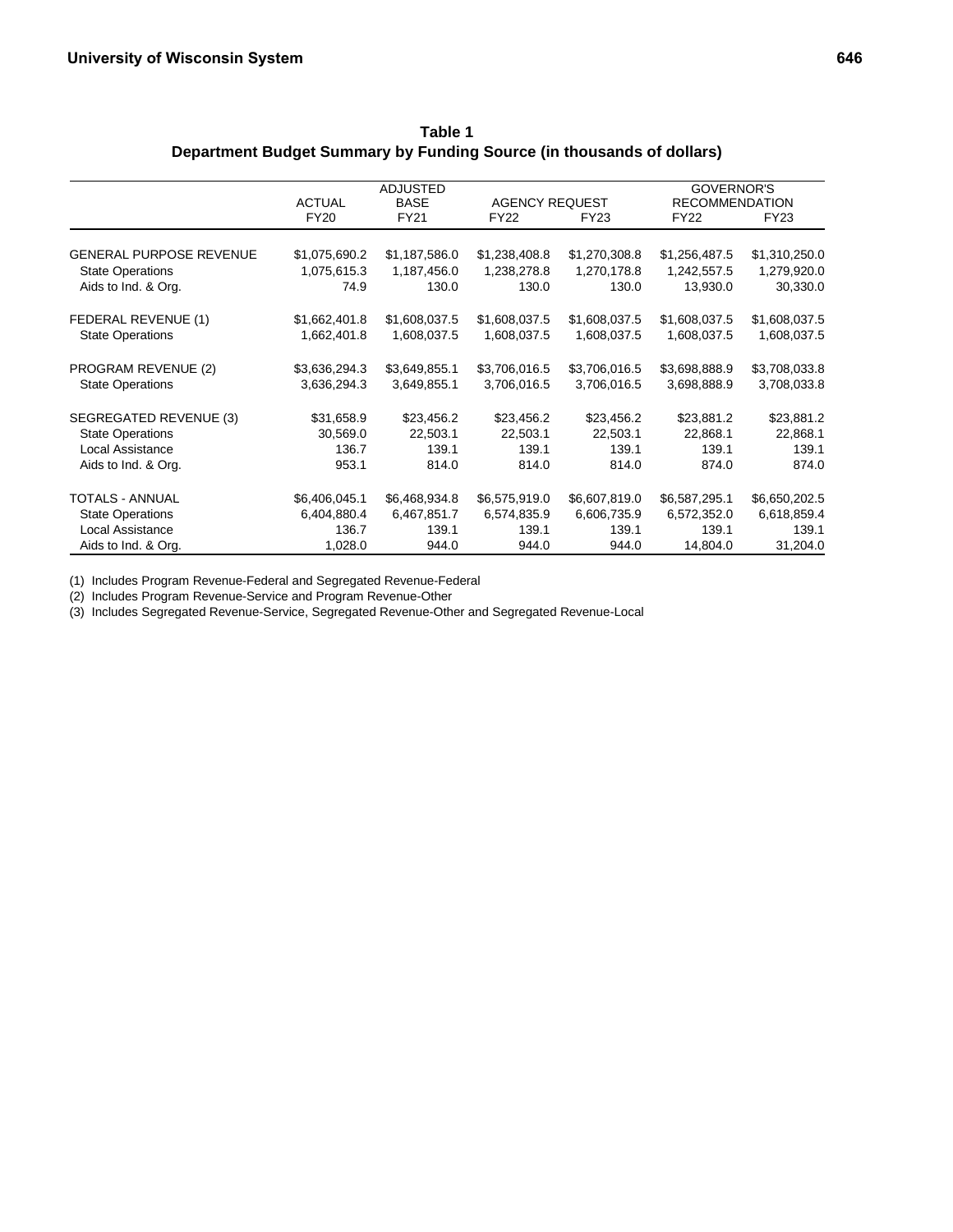|                                | ADJUSTED<br><b>BASE</b> | <b>AGENCY REQUEST</b> |           | GOVERNOR'S<br><b>RECOMMENDATION</b> |           |
|--------------------------------|-------------------------|-----------------------|-----------|-------------------------------------|-----------|
|                                | FY21                    | FY22                  | FY23      | <b>FY22</b>                         | FY23      |
| <b>GENERAL PURPOSE REVENUE</b> | 17,814.49               | 17,816.49             | 17,816.49 | 17,821.49                           | 17,821.49 |
| FEDERAL REVENUE (1)            | 4,878.23                | 4,878.23              | 4,878.23  | 4,878.23                            | 4,878.23  |
| <b>PROGRAM REVENUE (2)</b>     | 12,878.54               | 12,923.06             | 12,923.06 | 12,923.06                           | 12,923.06 |
| SEGREGATED REVENUE (3)         | 99.99                   | 99.99                 | 99.99     | 99.99                               | 99.99     |
| <b>State Operations</b>        | 95.99                   | 95.99                 | 95.99     | 95.99                               | 95.99     |
| Local Assistance               | 1.00                    | 1.00                  | 1.00      | 1.00                                | 1.00      |
| Aids to Ind. & Org.            | 3.00                    | 3.00                  | 3.00      | 3.00                                | 3.00      |
| TOTALS - ANNUAL                | 35,671.25               | 35,717.77             | 35,717.77 | 35,722.77                           | 35,722.77 |
| <b>State Operations</b>        | 35,667.25               | 35,713.77             | 35,713.77 | 35,718.77                           | 35,718.77 |
| Local Assistance               | 1.00                    | 1.00                  | 1.00      | 1.00                                | 1.00      |
| Aids to Ind. & Org.            | 3.00                    | 3.00                  | 3.00      | 3.00                                | 3.00      |

**Table 2 Department Position Summary by Funding Source (in FTE positions) (4)**

(1) Includes Program Revenue-Federal and Segregated Revenue-Federal

(2) Includes Program Revenue-Service and Program Revenue-Other

(3) Includes Segregated Revenue-Service, Segregated Revenue-Other and Segregated Revenue-Local

(4) All positions are State Operations unless otherwise specified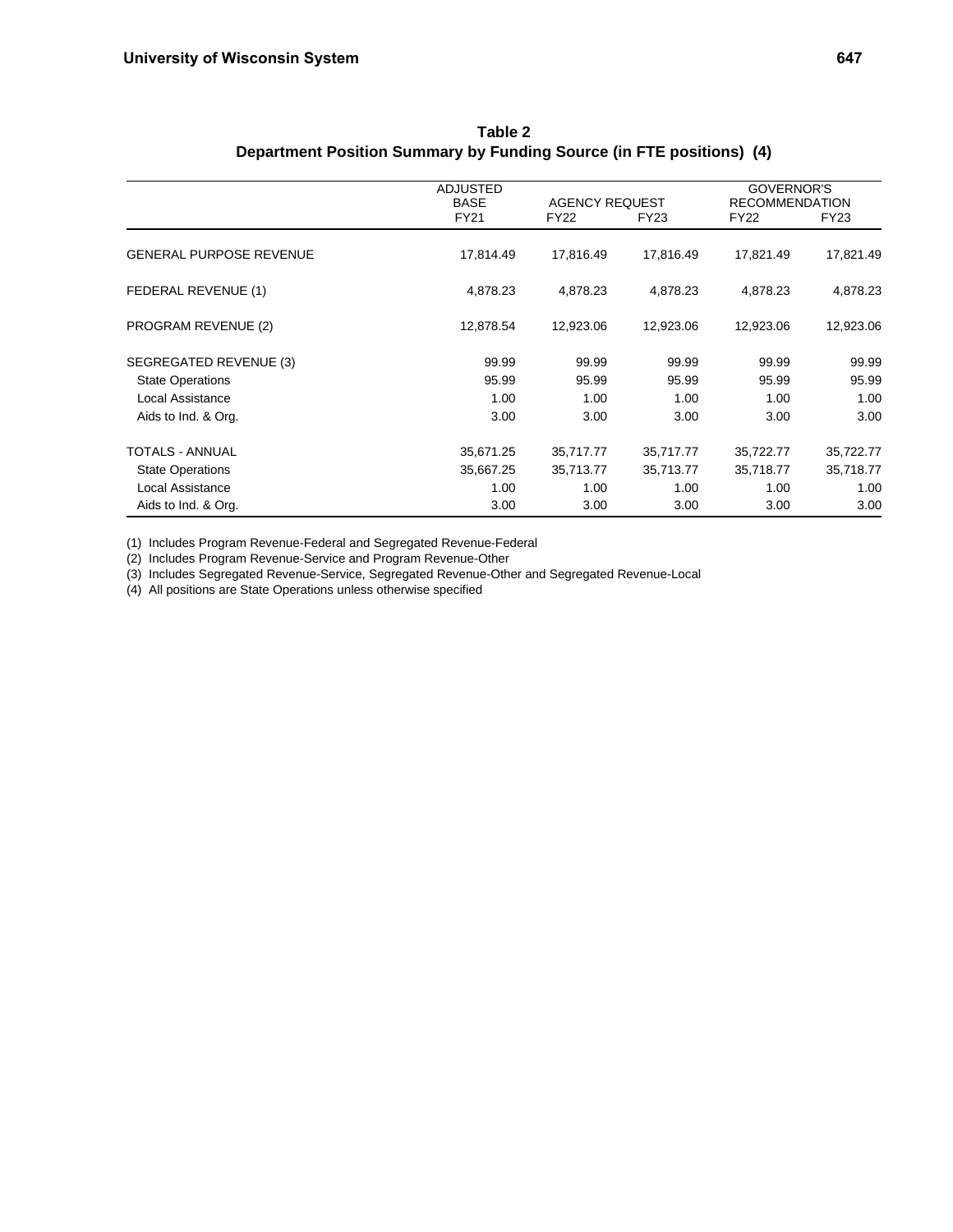|                                                      | <b>ACTUAL</b> | ADJUSTED<br><b>BASE</b> | <b>AGENCY REQUEST</b> |               | GOVERNOR'S<br><b>RECOMMENDATION</b> |               |
|------------------------------------------------------|---------------|-------------------------|-----------------------|---------------|-------------------------------------|---------------|
|                                                      | <b>FY20</b>   | <b>FY21</b>             | FY <sub>22</sub>      | FY23          | FY <sub>22</sub>                    | FY23          |
| University education, research<br>and public service | \$6.406.045.1 | \$6,468,934.8           | \$6.575.919.0         | \$6.607.819.0 | \$6.587.295.1                       | \$6.650.202.5 |
| <b>TOTALS</b>                                        | \$6,406,045.1 | \$6,468,934.8           | \$6,575,919.0         | \$6,607,819.0 | \$6,587,295.1                       | \$6,650,202.5 |

**Table 3 Department Budget Summary by Program (in thousands of dollars)**

## **Table 4 Department Position Summary by Program (in FTE positions) (4)**

|    |                                                      | ADJUSTED<br><b>BASE</b><br><b>FY21</b> | <b>AGENCY REQUEST</b><br><b>FY22</b> | <b>FY23</b> | GOVERNOR'S<br><b>RECOMMENDATION</b><br><b>FY22</b> | <b>FY23</b> |
|----|------------------------------------------------------|----------------------------------------|--------------------------------------|-------------|----------------------------------------------------|-------------|
| 1. | University education, research<br>and public service | 35.671.25                              | 35.717.77                            | 35.717.77   | 35.722.77                                          | 35,722.77   |
|    | <b>TOTALS</b>                                        | 35,671.25                              | 35.717.77                            | 35.717.77   | 35.722.77                                          | 35,722.77   |

(4) All positions are State Operations unless otherwise specified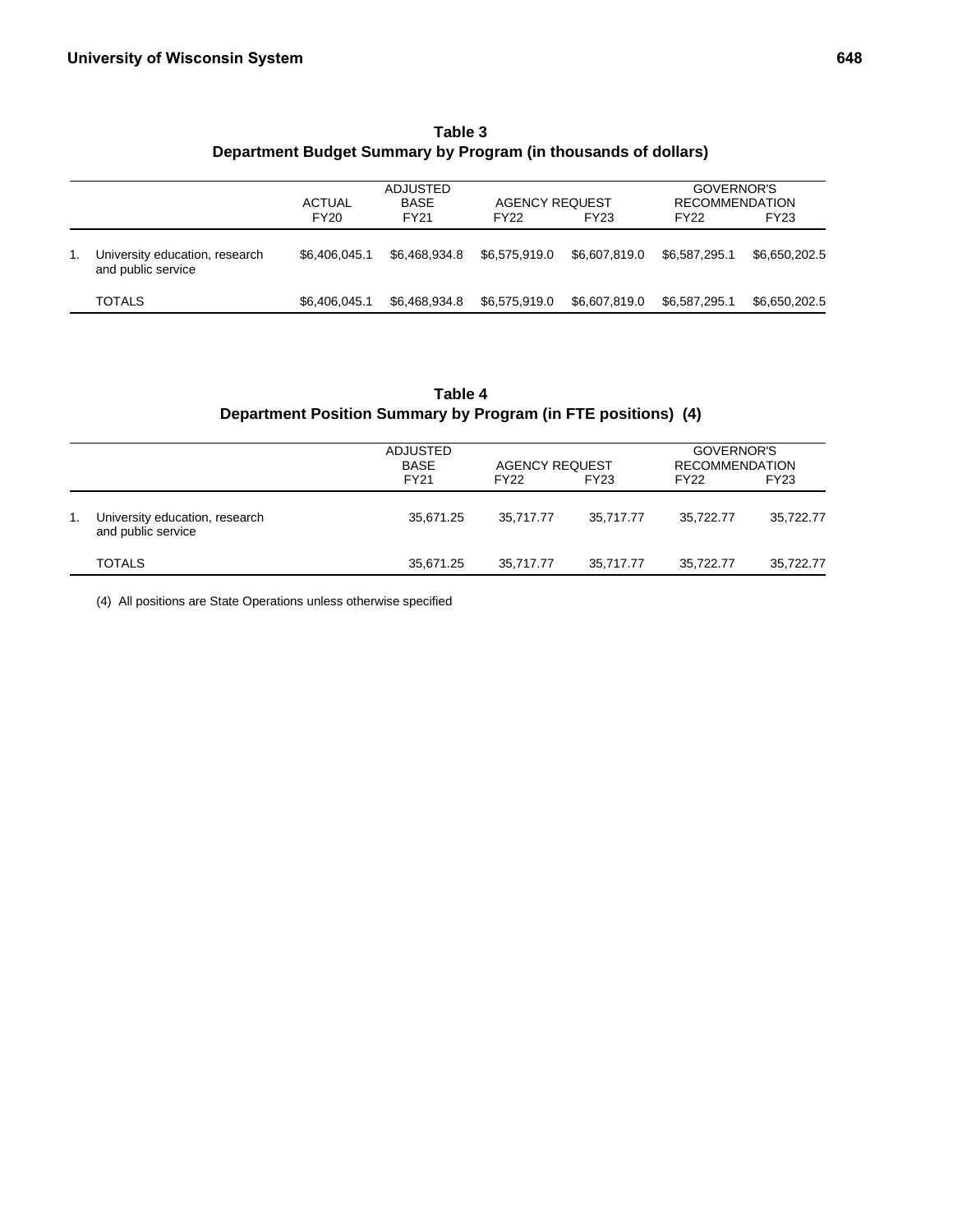|              |                |   | <b>Agency Request</b> |                | Governor's Recommendations |                  |                |                   |                |           |
|--------------|----------------|---|-----------------------|----------------|----------------------------|------------------|----------------|-------------------|----------------|-----------|
| Source       | FY22           |   |                       |                | FY23                       |                  | <b>FY22</b>    |                   | FY23           |           |
| of Funds     | <b>Dollars</b> |   | <b>Positions</b>      | <b>Dollars</b> |                            | <b>Positions</b> | <b>Dollars</b> | Positions         | <b>Dollars</b> | Positions |
| <b>GPR</b>   |                | 0 | 0.00                  |                | 0                          | 0.00             | 16.800.000     | 0.00 <sub>1</sub> | 33,600,000     | 0.00      |
| <b>TOTAL</b> |                | 0 | 0.00                  |                | 0                          | 0.00             | 16.800.000     | 0.00 <sub>1</sub> | 33,600,000     | 0.00      |

## **1. Resident Undergraduate Tuition**

The Governor recommends continuing the resident undergraduate tuition freeze in FY22 and FY23 by prohibiting the Board of Regents from charging resident undergraduate academic fees in the 2021-22 and 2022-23 academic years that are more than the fees charged in the 2020-21 academic year. The Governor also recommends providing funding to offset lost revenue as a result of the tuition freeze.

## **2. Tuition Promise Grant Program**

|              | <b>Agency Request</b> |   |                  |                |      |                  |                | Governor's Recommendations |                |                  |  |  |
|--------------|-----------------------|---|------------------|----------------|------|------------------|----------------|----------------------------|----------------|------------------|--|--|
| Source       | <b>FY22</b>           |   |                  |                | FY23 |                  | FY22           |                            | FY23           |                  |  |  |
| of Funds     | <b>Dollars</b>        |   | <b>Positions</b> | <b>Dollars</b> |      | <b>Positions</b> | <b>Dollars</b> | Positions                  | <b>Dollars</b> | <b>Positions</b> |  |  |
| <b>GPR</b>   |                       | 0 | 0.00             |                | 0    | 0.00             | 13.800.000     | 0.00 <sub>1</sub>          | 25,200,000     | 0.00             |  |  |
| <b>TOTAL</b> |                       | 0 | 0.00             |                | 0    | 0.00             | 13.800.000     | 0.00                       | 25,200,000     | 0.00             |  |  |

The Governor recommends providing funding to system institutions (excluding the University of Wisconsin-Madison) for a tuition promise grant program that pays tuition and segregated fees on behalf of students whose household adjusted gross income is \$60,000 or less.

#### **3. Mental and Behavioral Health Support**

|              |                |   | <b>Agency Request</b> |                | Governor's Recommendations |                  |                |           |                |                  |
|--------------|----------------|---|-----------------------|----------------|----------------------------|------------------|----------------|-----------|----------------|------------------|
| Source       | FY22           |   |                       |                | FY23                       |                  | FY22           |           | FY23           |                  |
| of Funds     | <b>Dollars</b> |   | Positions             | <b>Dollars</b> |                            | <b>Positions</b> | <b>Dollars</b> | Positions | <b>Dollars</b> | <b>Positions</b> |
| <b>GPR</b>   |                | 0 | 0.00                  |                | 0                          | 0.00             | 2,500,000      | 0.00      | 7.500.000      | 0.00             |
| <b>TOTAL</b> |                | 0 | 0.00                  |                | 0                          | 0.00             | 2.500.000      | 0.00      | 7.500.000      | 0.00             |

The Governor recommends providing funding to support additional and improved student health services related to mental and behavioral health.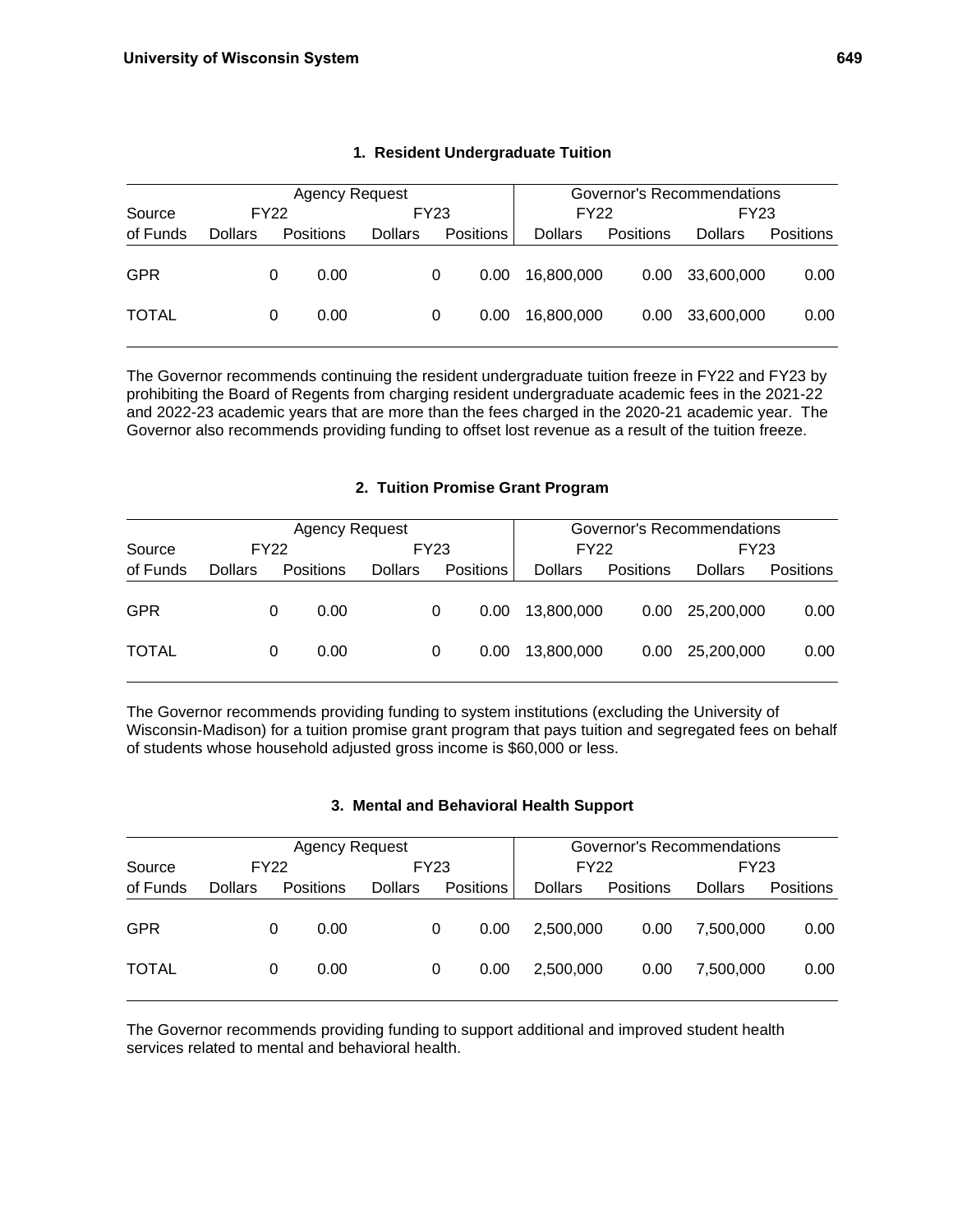|              |                | <b>Agency Request</b> |                | Governor's Recommendations |                |           |                |                  |
|--------------|----------------|-----------------------|----------------|----------------------------|----------------|-----------|----------------|------------------|
| Source       | FY22           |                       | FY23           |                            | <b>FY22</b>    |           | FY23           |                  |
| of Funds     | <b>Dollars</b> | <b>Positions</b>      | <b>Dollars</b> | <b>Positions</b>           | <b>Dollars</b> | Positions | <b>Dollars</b> | <b>Positions</b> |
| <b>GPR</b>   | 31,900,000     | 0.00                  | 63.800.000     | 0.00                       | 20,000,000     | 0.00      | 20,000,000     | 0.00             |
| <b>TOTAL</b> | 31.900.000     | 0.00                  | 63.800.000     | 0.00                       | 20,000,000     | 0.00      | 20,000,000     | 0.00             |

## **4. General Operating Request**

The Governor recommends providing increased funding for the system's general program operations block grant.

## **5. Working Capital Investments**

The Governor recommends allowing the University of Wisconsin System Board of Regents to designate certain system revenues that may be invested by the State of Wisconsin Investment Board outside of the state investment fund, under contract with the Board of Regents and according to the Investment Board's general standard of investment prudence. See Investment Board, Item #1.

## **6. Operational Borrowing for Campuses**

The Governor recommends that the Board of Regents be given the authority to obtain extensions of credit to provide short-term borrowing for expenses associated with athletic and educational programs.

## **7. Freshwater Collaborative**

|              |                |   | <b>Agency Request</b> |                |             |                  |                | Governor's Recommendations |                |           |
|--------------|----------------|---|-----------------------|----------------|-------------|------------------|----------------|----------------------------|----------------|-----------|
| Source       | FY22           |   |                       |                | <b>FY23</b> |                  | <b>FY22</b>    |                            | FY23           |           |
| of Funds     | <b>Dollars</b> |   | <b>Positions</b>      | <b>Dollars</b> |             | <b>Positions</b> | <b>Dollars</b> | Positions                  | <b>Dollars</b> | Positions |
| <b>GPR</b>   |                | 0 | 0.00                  |                | 0           | 0.00             | 3.000.000      | 0.00                       | 6.000.000      | 0.00      |
| <b>TOTAL</b> |                | 0 | 0.00                  |                | 0           | 0.00             | 3,000,000      | 0.00                       | 6,000,000      | 0.00      |

The Governor recommends providing funding for a freshwater collaborative in the University of Wisconsin System to provide student support and scholarships, and to recruit faculty and staff to advance water-centric training, research and innovation.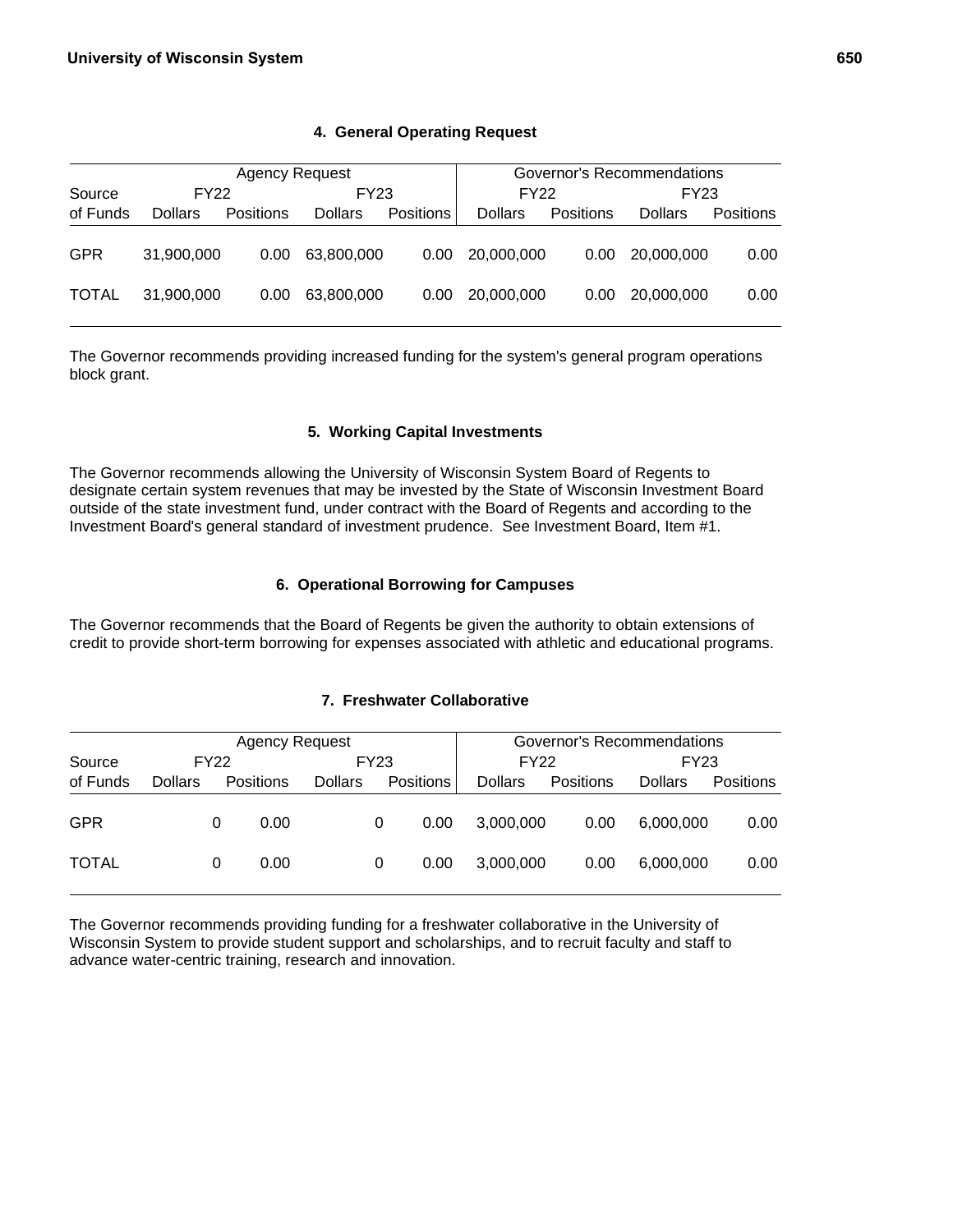|              |                |   | <b>Agency Request</b> |                |   |           |                |      |           | Governor's Recommendations |           |
|--------------|----------------|---|-----------------------|----------------|---|-----------|----------------|------|-----------|----------------------------|-----------|
| Source       | <b>FY22</b>    |   |                       | FY23           |   |           |                | FY22 |           | FY23                       |           |
| of Funds     | <b>Dollars</b> |   | Positions             | <b>Dollars</b> |   | Positions | <b>Dollars</b> |      | Positions | <b>Dollars</b>             | Positions |
| <b>GPR</b>   |                | 0 | 0.00                  |                | 0 | 0.00      |                | 0    | 0.00      | 5,000,000                  | 0.00      |
| <b>TOTAL</b> |                | 0 | 0.00                  |                | 0 | 0.00      |                | 0    | 0.00      | 5,000,000                  | 0.00      |

## **8. Fellowship and Loan Forgiveness Program for Nurse Educators**

The Governor recommends providing the following to those individuals who commit to teach nursing at a University of Wisconsin institution for at least three years: (a) student fellowships to students pursuing a doctor of nursing or doctor of philosophy in nursing degrees; (b) postdoctoral fellowships to recruit faculty for system nursing programs; or (c) educational loan repayment assistance to recruit and retain faculty for system nursing programs.

## **9. Prison Baccalaureate Education Program**

|              |                |   | <b>Agency Request</b> |                |   |                  |                |   |                  | Governor's Recommendations |           |
|--------------|----------------|---|-----------------------|----------------|---|------------------|----------------|---|------------------|----------------------------|-----------|
| Source       | <b>FY22</b>    |   |                       | FY23           |   |                  | <b>FY22</b>    |   |                  | FY23                       |           |
| of Funds     | <b>Dollars</b> |   | <b>Positions</b>      | <b>Dollars</b> |   | <b>Positions</b> | <b>Dollars</b> |   | <b>Positions</b> | <b>Dollars</b>             | Positions |
| <b>GPR</b>   |                | 0 | 0.00                  |                | 0 | 0.00             |                | 0 | 0.00             | 5.000.000                  | 0.00      |
| <b>TOTAL</b> |                | 0 | 0.00                  |                | 0 | 0.00             |                | 0 | 0.00             | 5.000.000                  | 0.00      |

The Governor recommends developing and offering a baccalaureate degree program for incarcerated individuals. The Governor also recommends that the system work collaboratively with the Department of Corrections to develop and implement the program, and that a joint plan detailing the program structure, goals and expenditures be submitted to the secretary of the Department of Administration for approval before release of the funds. The Governor further recommends that the agencies consult with the Wisconsin Technical College System as part of program development.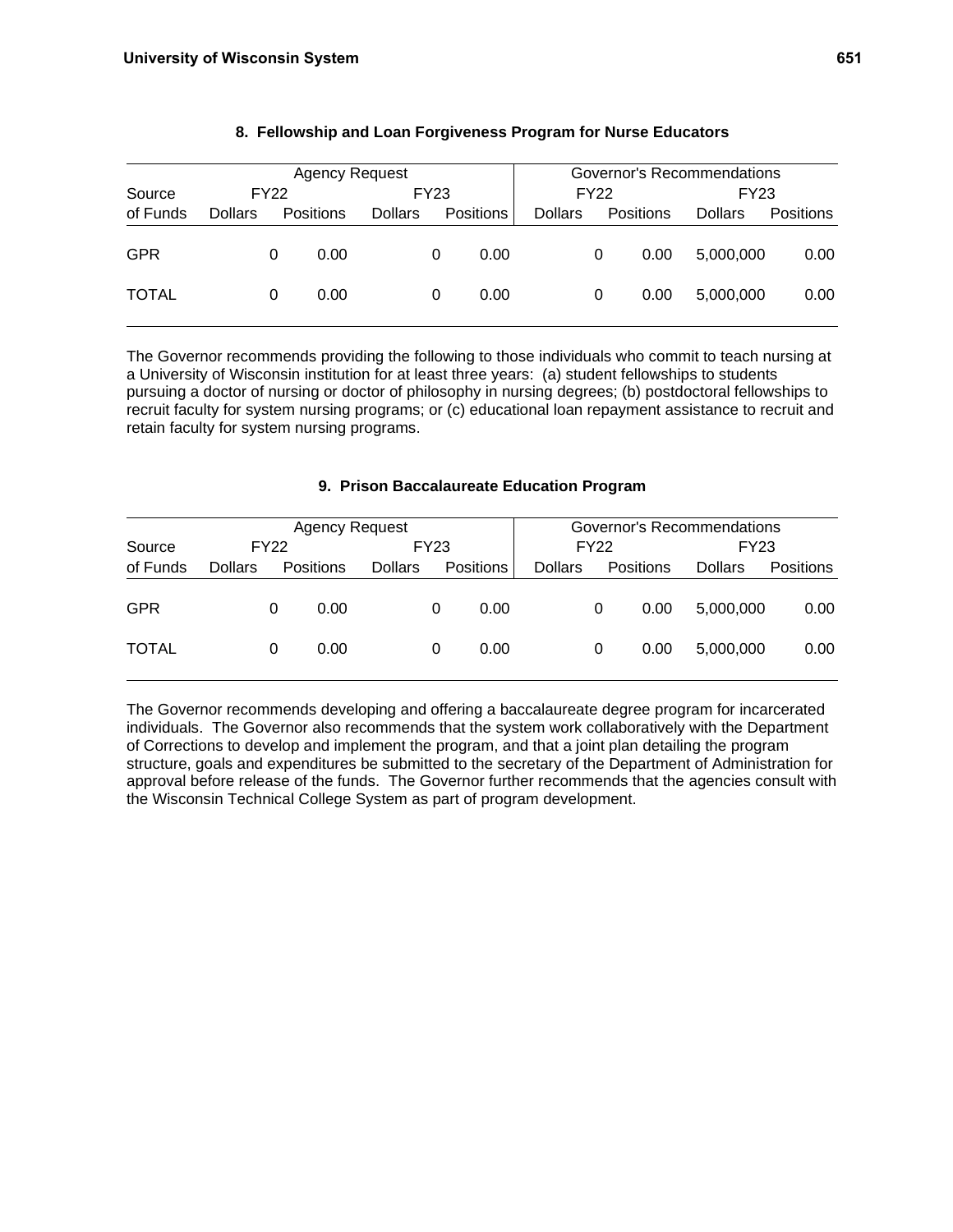|              |                     |   | <b>Agency Request</b> |                |   |                  |                | Governor's Recommendations |                |      |                  |
|--------------|---------------------|---|-----------------------|----------------|---|------------------|----------------|----------------------------|----------------|------|------------------|
| Source       | FY23<br><b>FY22</b> |   |                       |                |   |                  | <b>FY22</b>    |                            |                | FY23 |                  |
| of Funds     | <b>Dollars</b>      |   | Positions             | <b>Dollars</b> |   | <b>Positions</b> | <b>Dollars</b> | <b>Positions</b>           | <b>Dollars</b> |      | <b>Positions</b> |
| <b>GPR</b>   |                     | 0 | 0.00                  |                | 0 | 0.00             | 360,000        | 0.00                       |                | 0    | 0.00             |
| <b>TOTAL</b> |                     | 0 | 0.00                  |                | 0 | 0.00             | 360,000        | 0.00                       |                | 0    | 0.00             |

## **10. Missing-in-Action Recovery and Identification Project**

The Governor recommends providing funding for the University of Wisconsin Missing-in-Action Recovery and Identification Project for missions to recover and identify Wisconsin veterans who are missing-in-action.

## **11. Wisconsin Institute for Sustainable Technology**

|              |                |   | Agency Request   |                |   |                  |                | Governor's Recommendations |                |           |
|--------------|----------------|---|------------------|----------------|---|------------------|----------------|----------------------------|----------------|-----------|
| Source       | <b>FY22</b>    |   |                  | FY23           |   |                  | FY22           |                            | FY23           |           |
| of Funds     | <b>Dollars</b> |   | <b>Positions</b> | <b>Dollars</b> |   | <b>Positions</b> | <b>Dollars</b> | Positions                  | <b>Dollars</b> | Positions |
| SEG-O        |                | O | 0.00             |                | 0 | 0.00             | 365,000        | 0.00                       | 365,000        | 0.00      |
| <b>TOTAL</b> |                | 0 | 0.00             |                | 0 | 0.00             | 365,000        | 0.00                       | 365,000        | 0.00      |

The Governor recommends providing funding for the Wisconsin Institute for Sustainable Technology at the University of Wisconsin-Stevens Point.

#### **12. In-State Tuition for Active Duty Military Families Relocated to Another State**

The Governor recommends extending eligibility for resident tuition to certain relocated active duty military service members and their spouses and dependents who are attending system institutions and Wisconsin technical colleges. See Technical College System Board, Item #3.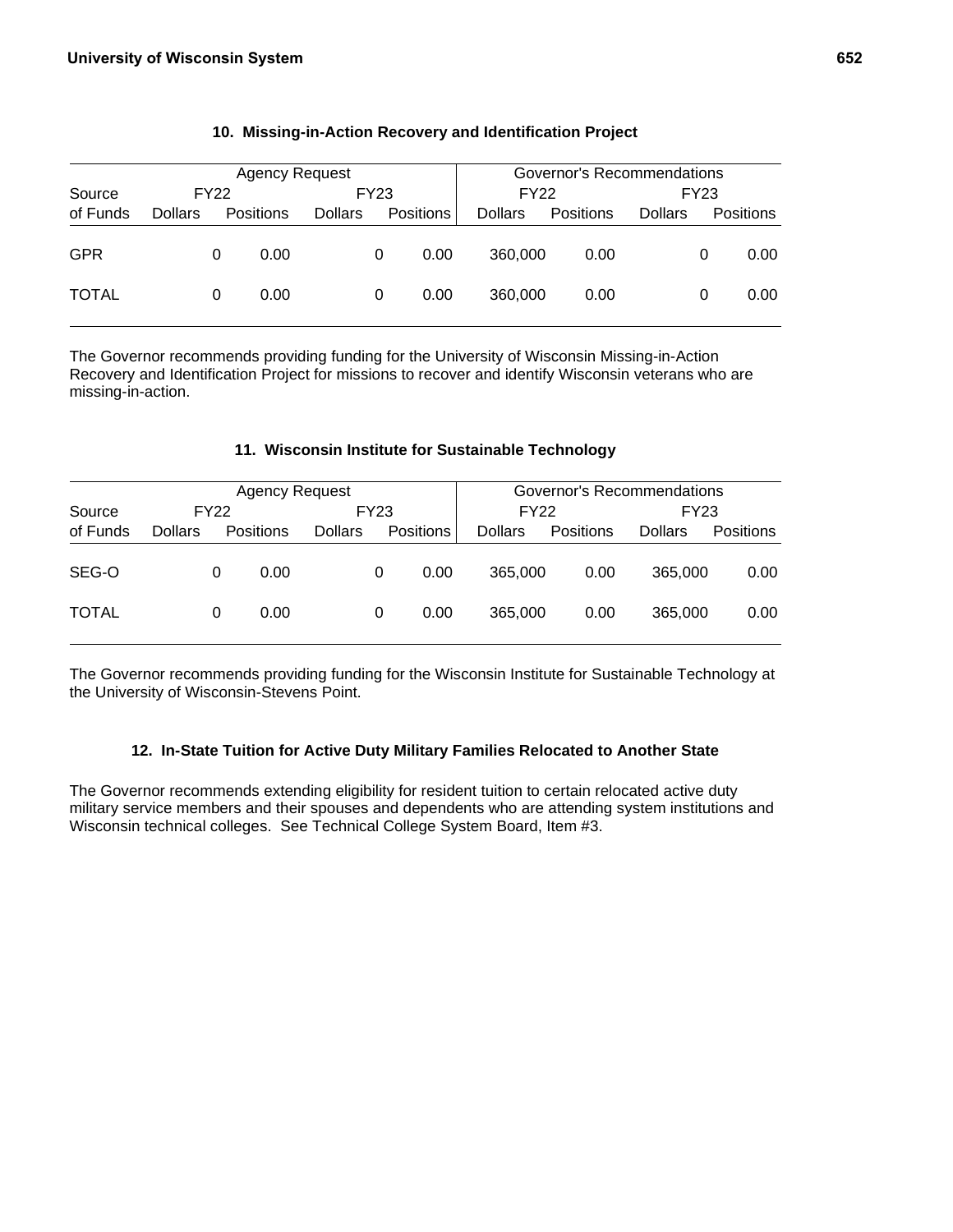|              |                |      | <b>Agency Request</b> |                |      |                  |                | Governor's Recommendations |                |                  |
|--------------|----------------|------|-----------------------|----------------|------|------------------|----------------|----------------------------|----------------|------------------|
| Source       |                | FY22 |                       |                | FY23 |                  | <b>FY22</b>    |                            | FY23           |                  |
| of Funds     | <b>Dollars</b> |      | Positions             | <b>Dollars</b> |      | <b>Positions</b> | <b>Dollars</b> | Positions                  | <b>Dollars</b> | <b>Positions</b> |
| <b>GPR</b>   |                | 0    | 0.00                  |                | 0    | 0.00             | 500.000        | 0.00                       | 500,000        | 0.00             |
| <b>TOTAL</b> |                | 0    | 0.00                  |                | 0    | 0.00             | 500.000        | 0.00                       | 500,000        | 0.00             |

## **13. Foster Youth Program**

The Governor recommends providing funding to establish or continue foster youth programming for eligible students at University of Wisconsin institutions.

## **14. Support for Agriculture**

|              |                |   | Agency Request   |                |   |                  |                | Governor's Recommendations |                |           |
|--------------|----------------|---|------------------|----------------|---|------------------|----------------|----------------------------|----------------|-----------|
| Source       | <b>FY22</b>    |   |                  | FY23           |   |                  |                | FY22                       | FY23           |           |
| of Funds     | <b>Dollars</b> |   | <b>Positions</b> | <b>Dollars</b> |   | <b>Positions</b> | <b>Dollars</b> | <b>Positions</b>           | <b>Dollars</b> | Positions |
| <b>GPR</b>   |                | 0 | 0.00             |                | 0 | 0.00             | 500,000        | 0.00                       | 1.500.000      | 0.00      |
| <b>TOTAL</b> |                | 0 | 0.00             |                | 0 | 0.00             | 500,000        | 0.00                       | 1.500.000      | 0.00      |

The Governor recommends providing funding to support agriculture positions, including county-based agriculture positions at the University of Wisconsin-Madison Division of Extension and agriculture research positions in the University of Wisconsin-Madison College of Agriculture and Life Sciences. These positions will improve access to research and expertise for farmers, individuals and local governments.

#### **15. UniverCity Alliance Program**

|              |                |   | <b>Agency Request</b> |                |   |                  |                | Governor's Recommendations |                |                  |
|--------------|----------------|---|-----------------------|----------------|---|------------------|----------------|----------------------------|----------------|------------------|
| Source       | FY22           |   |                       | FY23           |   |                  | <b>FY22</b>    |                            | FY23           |                  |
| of Funds     | <b>Dollars</b> |   | <b>Positions</b>      | <b>Dollars</b> |   | <b>Positions</b> | <b>Dollars</b> | Positions                  | <b>Dollars</b> | <b>Positions</b> |
| <b>GPR</b>   |                | 0 | 0.00                  |                | 0 | 0.00             | 300,000        | 0.00                       | 300,000        | 0.00             |
| <b>TOTAL</b> |                | 0 | 0.00                  |                | 0 | 0.00             | 300,000        | 0.00                       | 300,000        | 0.00             |

The Governor recommends providing funding for the UniverCity Alliance program in the University of Wisconsin-Madison, which leverages the campus' academic and research resources to address challenges faced by urban areas.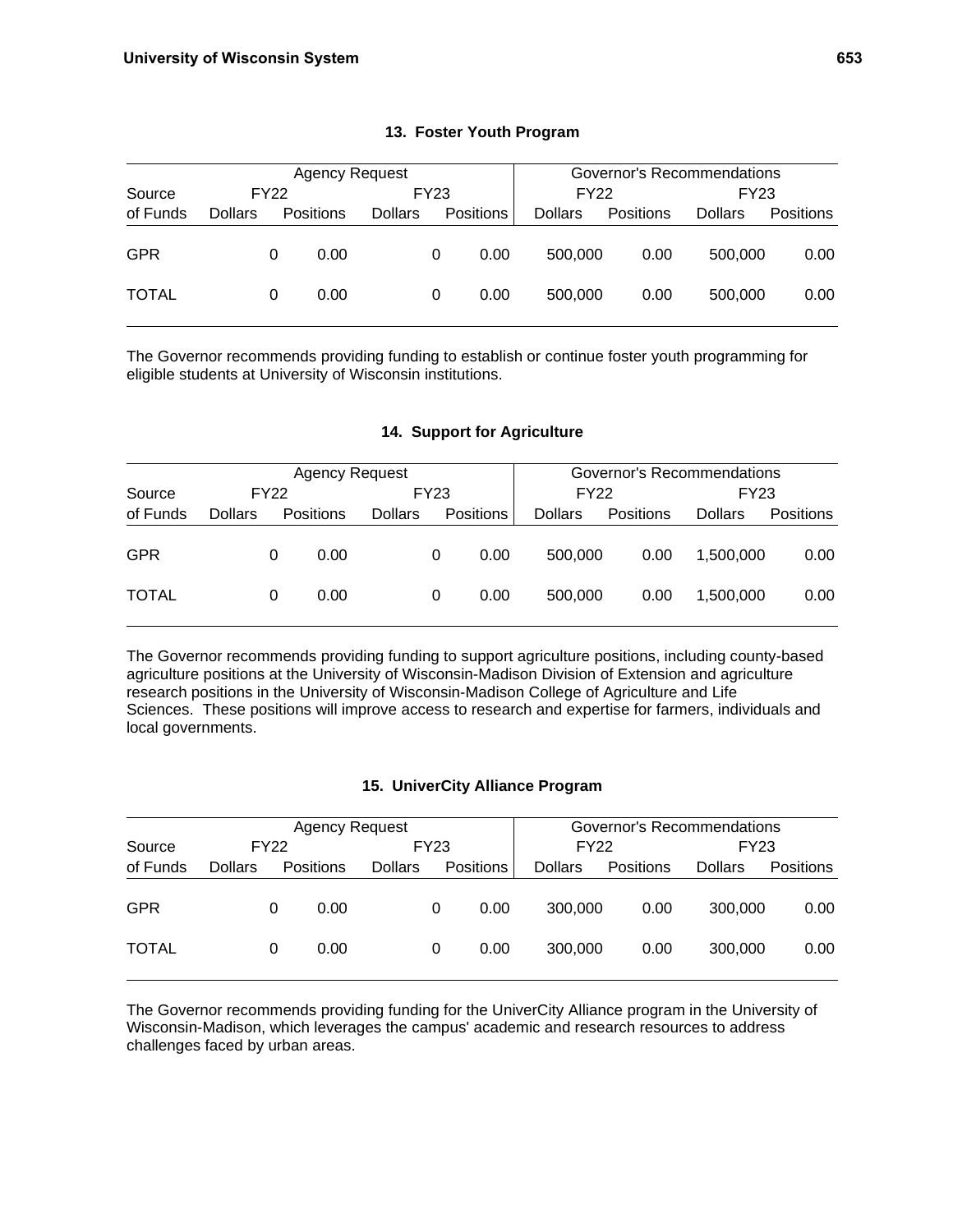|              |                |      | <b>Agency Request</b> |                |      | Governor's Recommendations |                |           |                |           |  |
|--------------|----------------|------|-----------------------|----------------|------|----------------------------|----------------|-----------|----------------|-----------|--|
| Source       |                | FY22 |                       |                | FY23 |                            | FY22<br>FY23   |           |                |           |  |
| of Funds     | <b>Dollars</b> |      | <b>Positions</b>      | <b>Dollars</b> |      | <b>Positions</b>           | <b>Dollars</b> | Positions | <b>Dollars</b> | Positions |  |
| SEG-O        |                | 0    | 0.00                  |                | 0    | 0.00                       | 60,000         | 0.00      | 60,000         | 0.00      |  |
| <b>TOTAL</b> |                | 0    | 0.00                  |                | 0    | 0.00                       | 60,000         | 0.00      | 60,000         | 0.00      |  |

## **16. Rural Dental Loan Repayment**

The Governor recommends providing additional funding to increase loan assistance for dentists who commit to practice in rural areas. See Department of Health Services, Item #28.

#### **17. University of Wisconsin-Superior Lake Superior Research Institute**

|              |                |   | Agency Request   |                |   |                  | Governor's Recommendations |           |                |                  |  |
|--------------|----------------|---|------------------|----------------|---|------------------|----------------------------|-----------|----------------|------------------|--|
| Source       | <b>FY22</b>    |   |                  | FY23           |   |                  |                            | FY22      | FY23           |                  |  |
| of Funds     | <b>Dollars</b> |   | <b>Positions</b> | <b>Dollars</b> |   | <b>Positions</b> | <b>Dollars</b>             | Positions | <b>Dollars</b> | <b>Positions</b> |  |
| <b>GPR</b>   |                | 0 | 0.00             |                | 0 | 0.00             | 402.500                    | 5.00      | 500,000        | 5.00             |  |
| <b>TOTAL</b> |                | 0 | 0.00             |                | 0 | 0.00             | 402.500                    | 5.00      | 500,000        | 5.00             |  |

The Governor recommends providing funding for, and that the Board of Regents establish, a partnership program among the University of Wisconsin-Superior's Lake Superior Research Institute and surrounding northern Wisconsin communities to address local environmental health issues and priorities.

#### **18. University of Wisconsin-Madison Division of Extension Teaching Hours**

The Governor recommends requiring the Board of Regents to recognize time spent by state applied agriculture specialists providing extension services in the field as teaching hours.

#### **19. Employee Compensation Initiatives**

The Governor recommends modifying current law to establish Juneteenth Day as a state government holiday and to allow eligible university and system employees to receive the employer-paid portion of health insurance premiums upon the first full month of employment. The Governor also recommends directing the system to submit a plan establishing a paid parental leave program and sick leave for certain temporary employees as part of its statutorily-required compensation plan submission to the Division of Personnel Management within the Department of Administration, prior to going to the Joint Committee on Employment Relations for approval. See Department of Administration, Item #13.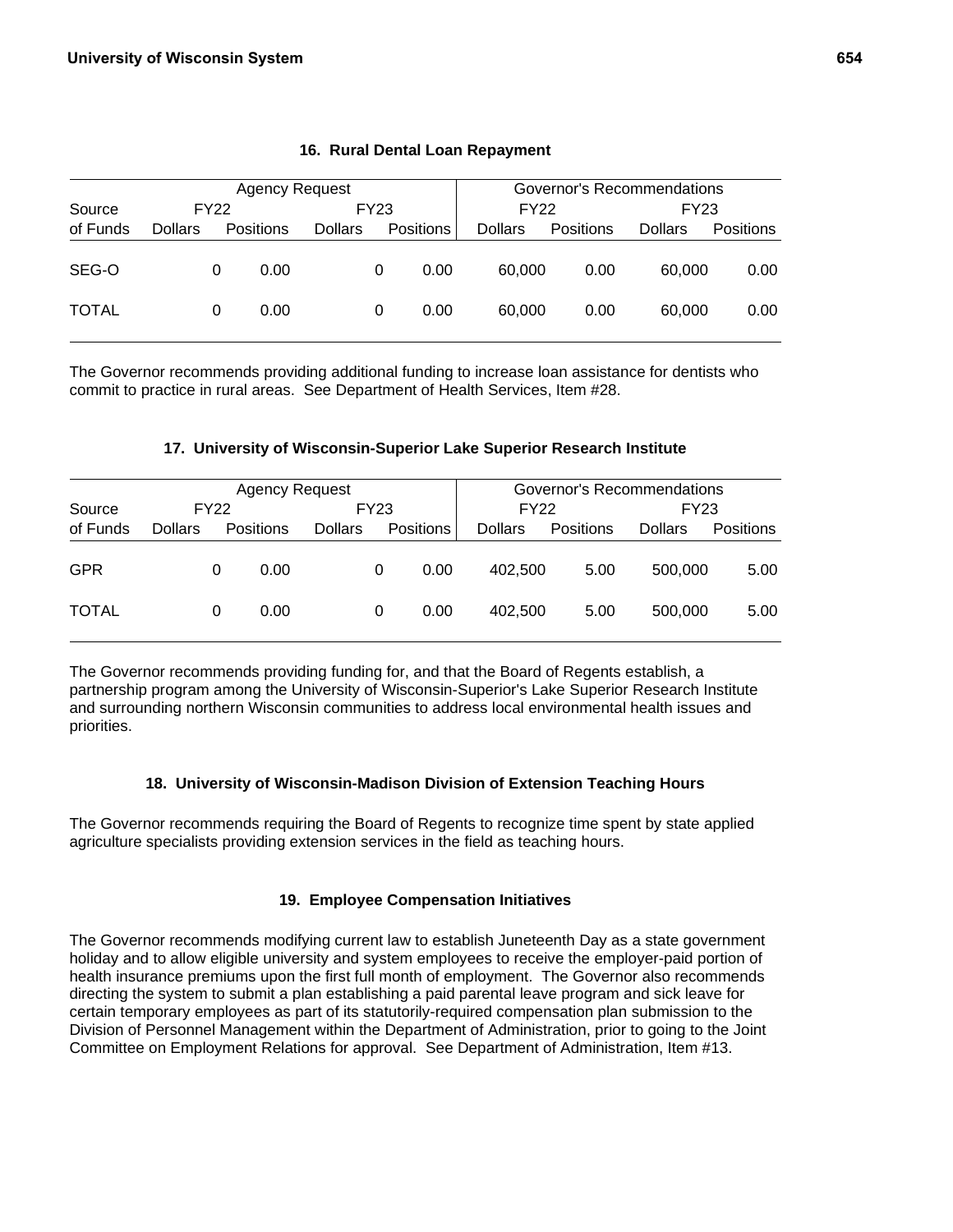## **20. Minnesota-Wisconsin Tuition Reciprocity Agreement**

The Governor recommends providing the system the authority to enter into, administer and renegotiate a tuition reciprocity agreement with Minnesota. The Governor also recommends that all tuition paid by Minnesota students attending system institutions under the agreement be credited to and retained by the system, rather than remaining in the state general fund.

## **21. Nonresident Tuition Exemption for Certain Native Americans**

The Governor recommends allowing a student to qualify for resident tuition or fee rates at the University of Wisconsin System or Wisconsin Technical College System if the student, or his or her parent or grandparent: (a) is a member of one of Wisconsin's eleven federally recognized American Indian nations or tribal communities, or (b) is a member of a federally recognized tribe in a state contiguous with Wisconsin. See Technical College System Board, Item #4.

## **22. Nonresident Tuition Exemption for Undocumented Individuals**

The Governor recommends exempting a person who is a citizen of another country from nonresident tuition if that person meets all of the following requirements: (a) the person graduated from a Wisconsin high school or received a high school graduation equivalency declaration from this state; (b) the person was continuously present in this state for at least three years following the first day of attending a Wisconsin high school or immediately preceding the receipt of a declaration of equivalency of high school graduation; and (c) the person enrolls in a system institution or Wisconsin technical college and provides the institution or college with proof that the person has filed or will file an application for a permanent resident visa with the U.S. Citizenship and Immigration Services as soon as the person is eligible to do so. See Technical College System Board, Item #5.

|              |                | <b>Agency Request</b> |                |           |                | Governor's Recommendations |                |                  |
|--------------|----------------|-----------------------|----------------|-----------|----------------|----------------------------|----------------|------------------|
| Source       | <b>FY22</b>    |                       | FY23           |           |                | FY22                       | FY23           |                  |
| of Funds     | <b>Dollars</b> | <b>Positions</b>      | <b>Dollars</b> | Positions | <b>Dollars</b> | <b>Positions</b>           | <b>Dollars</b> | <b>Positions</b> |
| GPR          | 228,600        | 0.00                  | 228,600        | 0.00      | 228,600        | 0.00                       | 228,600        | 0.00             |
| <b>TOTAL</b> | 228,600        | 0.00                  | 228,600        | 0.00      | 228,600        | 0.00                       | 228,600        | 0.00             |

## **23. Partial Rent Costs for State Laboratory of Hygiene**

The Governor recommends providing funding to restore state support of 50 percent of rent costs for the building occupied by the State Laboratory of Hygiene.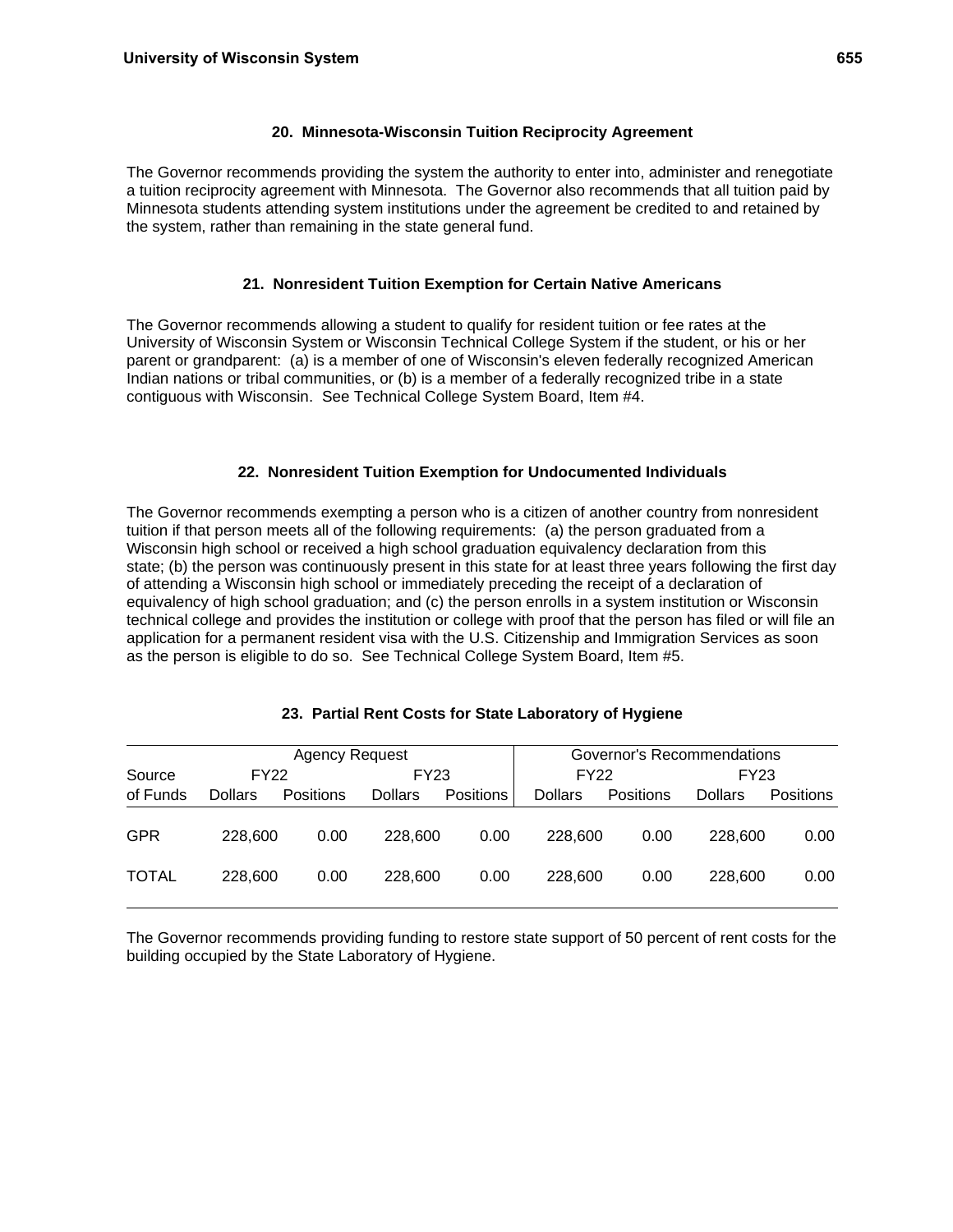|              |                | Agency Request   |                |                  |                | Governor's Recommendations |                |                  |
|--------------|----------------|------------------|----------------|------------------|----------------|----------------------------|----------------|------------------|
| Source       | FY22           |                  | FY23           |                  | <b>FY22</b>    |                            | FY23           |                  |
| of Funds     | <b>Dollars</b> | <b>Positions</b> | <b>Dollars</b> | <b>Positions</b> | <b>Dollars</b> | Positions                  | <b>Dollars</b> | <b>Positions</b> |
| <b>GPR</b>   | 140.300        | 1.00             | 140.300        | 1.00             | 105.300        | 1.00                       | 140.300        | 1.00             |
| <b>TOTAL</b> | 140.300        | 1.00             | 140.300        | 1.00             | 105.300        | 1.00                       | 140.300        | 1.00             |

## **24. State Laboratory of Hygiene Per- and Polyfluoroalkyl and Emerging Contaminants Faculty**

The Governor recommends providing the State Laboratory of Hygiene with a faculty position and funding for the position to conduct research and provide outreach and training to help reduce per- and polyfluoroalkyl substances and other emerging contaminant exposures in the state, as well as associated adverse environmental and health impacts.

## **25. State Laboratory of Hygiene Soil Health Faculty**

|              |                | <b>Agency Request</b> |                |                  | Governor's Recommendations |           |                |           |  |
|--------------|----------------|-----------------------|----------------|------------------|----------------------------|-----------|----------------|-----------|--|
| Source       |                | FY22                  | FY23           |                  | <b>FY22</b>                |           | FY23           |           |  |
| of Funds     | <b>Dollars</b> | <b>Positions</b>      | <b>Dollars</b> | <b>Positions</b> | <b>Dollars</b>             | Positions | <b>Dollars</b> | Positions |  |
| <b>GPR</b>   | 140.300        | 1.00                  | 140.300        | 1.00             | 105.300                    | 1.00      | 140.300        | 1.00      |  |
| <b>TOTAL</b> | 140.300        | 1.00                  | 140.300        | 1.00             | 105.300                    | 1.00      | 140.300        | 1.00      |  |

The Governor recommends providing position authority and funding for a faculty position for soil health at the State Laboratory of Hygiene, who will work to advance, sustain and protect the state's soil resources and an agriculture sector that is highly dependent on these soil resources.

## **26. Office of Educational Opportunity**

The Governor recommends eliminating the Office of Educational Opportunity. Independent charter schools authorized through the office will be allowed to continue operating for the duration of their contracts, at which time they will be required to find a different authorizer. See Department of Public Instruction, Item #26.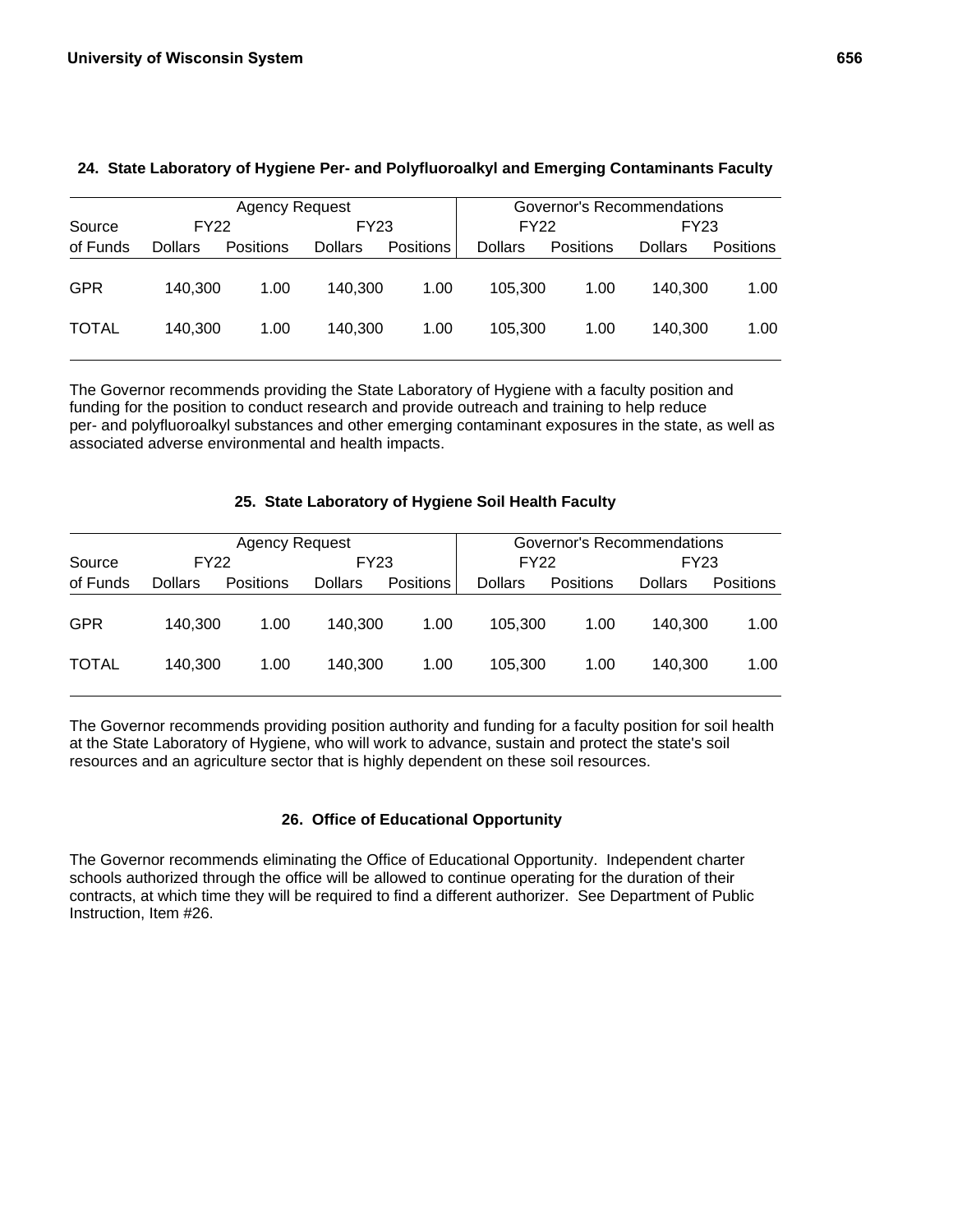|                |                | <b>Agency Request</b> |                  |                  | Governor's Recommendations |                  |                  |                  |  |
|----------------|----------------|-----------------------|------------------|------------------|----------------------------|------------------|------------------|------------------|--|
| FY22<br>Source |                | FY23                  |                  |                  | <b>FY22</b>                |                  | FY23             |                  |  |
| of Funds       | <b>Dollars</b> | <b>Positions</b>      | <b>Dollars</b>   | <b>Positions</b> | <b>Dollars</b>             | <b>Positions</b> | <b>Dollars</b>   | <b>Positions</b> |  |
| PR-O           | 56.161.400     |                       | 44.52 56,161,400 |                  | 44.52 56.161.400           |                  | 44.52 56.161.400 | 44.52            |  |
| <b>TOTAL</b>   | 56.161.400     | 44.52                 | 56,161,400       | 44.52            | 56.161.400                 | 44.52            | 56.161.400       | 44.52            |  |

#### **27. Adjustments to Student Academic Fees**

The Governor recommends increasing program revenue expenditure and position authority for general program operations to meet 2020-21 operating budget levels for academic student fees.

## **28. Debt Service Reestimate**

|              | <b>Agency Request</b> |   |                  |                |             |                  | Governor's Recommendations |                  |                |                  |  |
|--------------|-----------------------|---|------------------|----------------|-------------|------------------|----------------------------|------------------|----------------|------------------|--|
| Source       | <b>FY22</b>           |   | FY23             |                | <b>FY22</b> |                  | FY23                       |                  |                |                  |  |
| of Funds     | <b>Dollars</b>        |   | <b>Positions</b> | <b>Dollars</b> |             | <b>Positions</b> | <b>Dollars</b>             | <b>Positions</b> | <b>Dollars</b> | <b>Positions</b> |  |
|              |                       |   |                  |                |             |                  |                            |                  |                |                  |  |
| <b>GPR</b>   |                       | 0 | 0.00             |                | 0           | 0.00             | $-8.113.800$               | 0.00             | $-1,358,800$   | 0.00             |  |
| PR-O         |                       | 0 | 0.00             |                | 0           | 0.00             | $-7.127.600$               | 0.00             | 2,017,300      | 0.00             |  |
| <b>TOTAL</b> |                       | 0 | 0.00             |                | 0           | $0.00\,$         | $-15,241,400$              | 0.00             | 658,500        | 0.00             |  |

The Governor recommends adjusting the system's base budget to reflect a reestimate of debt service on authorized bonds.

#### **29. Standard Budget Adjustments**

|              |                | <b>Agency Request</b> |                |                  | Governor's Recommendations |                   |            |           |  |
|--------------|----------------|-----------------------|----------------|------------------|----------------------------|-------------------|------------|-----------|--|
| Source       | <b>FY22</b>    |                       | FY23           |                  | <b>FY22</b>                |                   | FY23       |           |  |
| of Funds     | <b>Dollars</b> | <b>Positions</b>      | <b>Dollars</b> | <b>Positions</b> | <b>Dollars</b>             | Positions         | Dollars    | Positions |  |
| <b>GPR</b>   | 18.413.600     | 0.00                  | 18.413.600     | 0.00             | 18.413.600                 | 0.00 <sub>1</sub> | 18.413.600 | 0.00      |  |
| <b>TOTAL</b> | 18.413.600     | 0.00                  | 18,413,600     | 0.00             | 18,413,600                 | 0.00              | 18,413,600 | 0.00      |  |

The Governor recommends adjusting the system's base budget for: (a) full funding of continuing position salaries and fringe benefits (\$18,269,000 in each year); and (b) full funding of lease and directed moves costs (\$144,600 in each year).